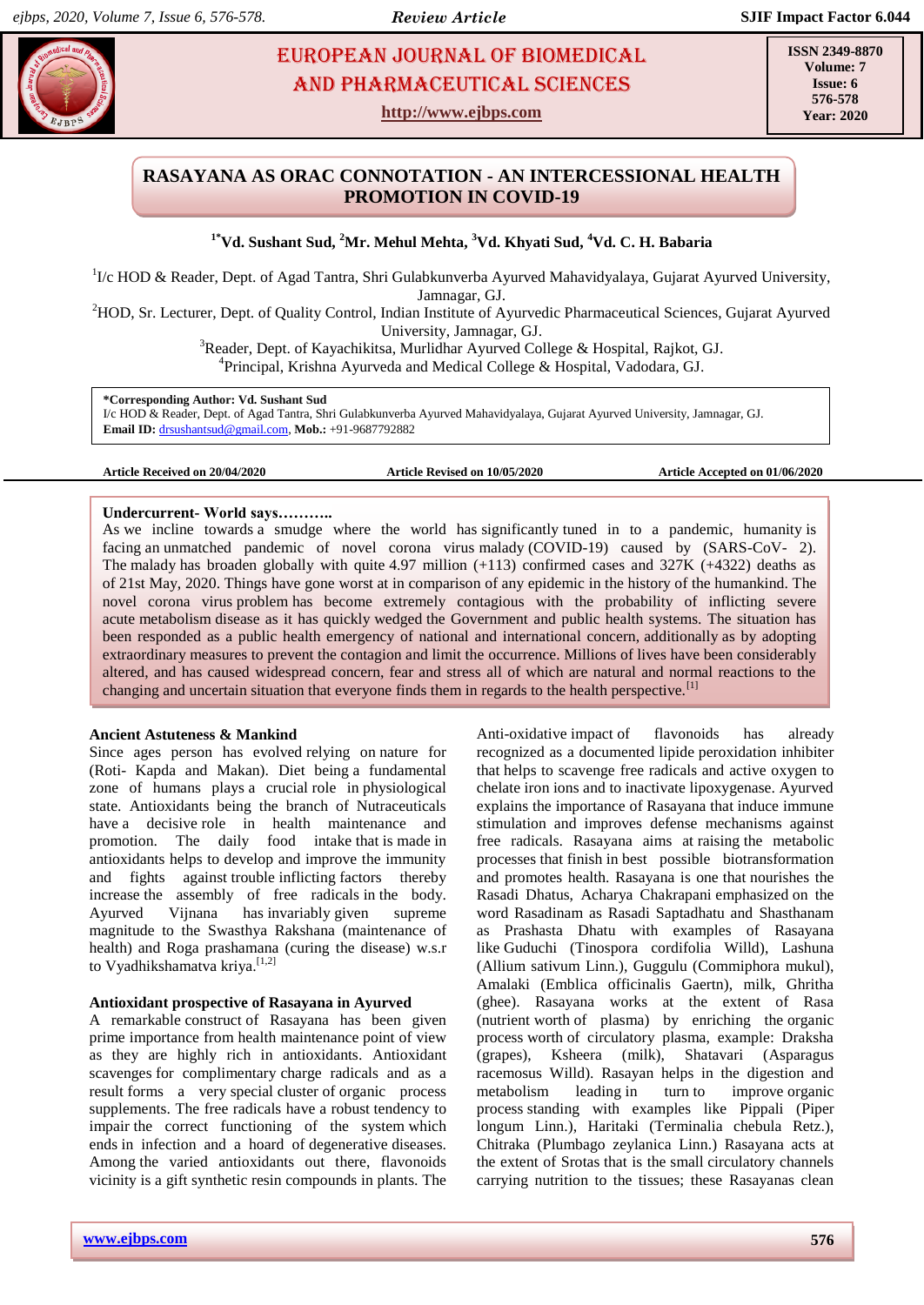and activate the small circulatory channel that is Sroto shuddi leading to improve microcirculation.<sup>[3,4]</sup>

#### **Antioxidant Taxing: ORAC insulation**

Active Oxygen is important for defensive form against viruses, microorganism or different foreign bodies. However, once active Oxygen becomes abundant it harms the body, thus it is erased by antioxidants in the exclusion system of the living body in order to preserve the health condition. It has become vital to want food and supplements as well as antioxidants to prevent aerophilous toxicity. The Oxygen radical absorbance capability (ORAC) assay has emerged as a robust analytical methodology to figure out the inhibitor potential of a spread of medicine found in Nutraceutical, pharmaceutical and food merchandise. ORAC depends on a typical fluorescent probe, fluoresceine, to observe inhibitor activity which can be browse on a microplate reader capable of sleuthing light. ORAC is that the direct capability of chain-breaking inhibitor supported the atom transfer mechanism. ORAC assay states the mechanism of atom transfer that mimics to human biology and in vivo inhibitor capability that provides clinical implication. Because of its clinical significance, sensitivity, specificity ORAC is most approved methodology to match additionally as standardize the organic process supplements. It is usually accustomed to measure the inhibitor activities of pharmaceutical merchandise, food merchandise, agricultural merchandise, human and animal blood serum samples. ORAC assay provides the live of the scavenging capability of antioxidants against the peroxyl radical that is one amongst the foremost common reactive Oxygen species found in the body. $[5,6]$ 

### **Future Potential Expectations**

In the future our survival will depend on our immunity and therefore ORAC-rich Rasayana may help boost immunity and fight against COVID-19 pandemic. Some of the antioxidant values of Ayurvedic drugs are expressed in ORAC (Oxygen Radical Absorbance Capacity) units mentioned below in descending manner:-

- a) The antioxidant value of triphala powder described in ORAC units is: 706,250 μ mol TE/100g.
- b) The antioxidant value of clove powder described in ORAC units is: 314,446 μ mol TE/100g.
- c) The antioxidant value of cinanamom powder described in ORAC units is:  $267,537 \mu$  mol TE/100g.
- d) The antioxidant value of indian gooseberry (amla berries), dried described in ORAC units is: 261,500 μ mol TE/100g.
- e) The antioxidant value of ground Curcumin described in ORAC units is:  $150,000 \mu$  mol TE/100g.
- f) The antioxidant value of ground turmeric spice described in ORAC units is: 127,068 μ mol TE/100g.
- g) The antioxidant value of ground Alovera described in ORAC units is: 115,000 μ mol TE/100g.
- h) The antioxidant value of licorice root, dried described in ORAC units is:  $102,945 \mu$  mol TE/100g.
- i) The antioxidant value of cumin powder described in ORAC units is: 76,800 μ mol TE/100g
- j) The antioxidant value of tulsi powder described in ORAC units is:  $67,553 \mu$  mol TE/100g,
- k) The antioxidant value of chyawanprash described in ORAC units is:  $35,700 \mu$  mol TE/100g.
- l) The antioxidant value of black pepper spice described in ORAC units is:  $34,053 \mu$  mol TE/100g.
- m) The antioxidant value of ashwagandha root described in ORAC units is: 8,487 μ mol TE/100g.
- n) The antioxidant value of tinospora extract in ORAC units is:  $2,614 \mu$  mol TE/100g.
- o) The antioxidant value of asparagus, raw described in ORAC units is:  $2,252 \mu$  mol TE/100g.
- p) The antioxidant value of fenugreek seeds, raw described in ORAC units is: 2,090 μ mol TE/100g.
- q) The antioxidant value of asparagus, cooked, boiled, drained described in ORAC units is: 1,644 μ mol TE/100g.
- r) The antioxidant value of tinospora fruit in ORAC units is:  $1,107 \mu$  mol TE/100g. The antioxidant value of white asparagus, raw described in ORAC units is: 296 μ mol TE/100g.
- s) The antioxidant value of milk, 2% fat described in ORAC units is:  $40 \mu$  mol TE/100g.
- t) The antioxidant value of milk, 1% fat described in ORAC units is: 50  $\mu$  mol TE/100g.<sup>[7,8]</sup>

#### **Culmination of ORAC and health benefits**

Determining the ORAC value gives both qualitative and quantitative measure of free radical scavenging and antioxidant activity of a test drug. Trolox, a watersoluble vitamin E analogue is used as a calibration standard and the ORAC value is expressed as micromoles of Trolox equivalents per grams of the sample ( $\mu$ mol TE/g). ORAC value is the direct measure of antioxidant capacity of the sample or drug. Synonymously, higher the ORAC value higher will be the antioxidant capacity and vice versa. Health experts have recommended that we should learn to live with COVID-19 for the next coming months. Amidst this, oxygen radical absorbance capacity (ORAC) studies are profoundly attracting eyesight on the social media platforms. Oxygen carrying ability of the blood can be enhanced by eating fruits, vegetables, spices, and herbs that have high ORAC values. They help fight against viruses, allergies, prevent cancer, neurodegenerative disorders, diabetes, and other acute and chronic illnesses and at the same time they also enhance the immunity power. ORAC-rich Rasayanas in the form of supplements may help boost immunity and fight the COVID-19 pandemic as it seems that mankind future survival will depend on our immunity- Diet we have, Lifestyle we live in and Rasayan as supplements (including food-medicines-fruits-spices) with highest ORAC values.<sup>[5, 6, 9]</sup>